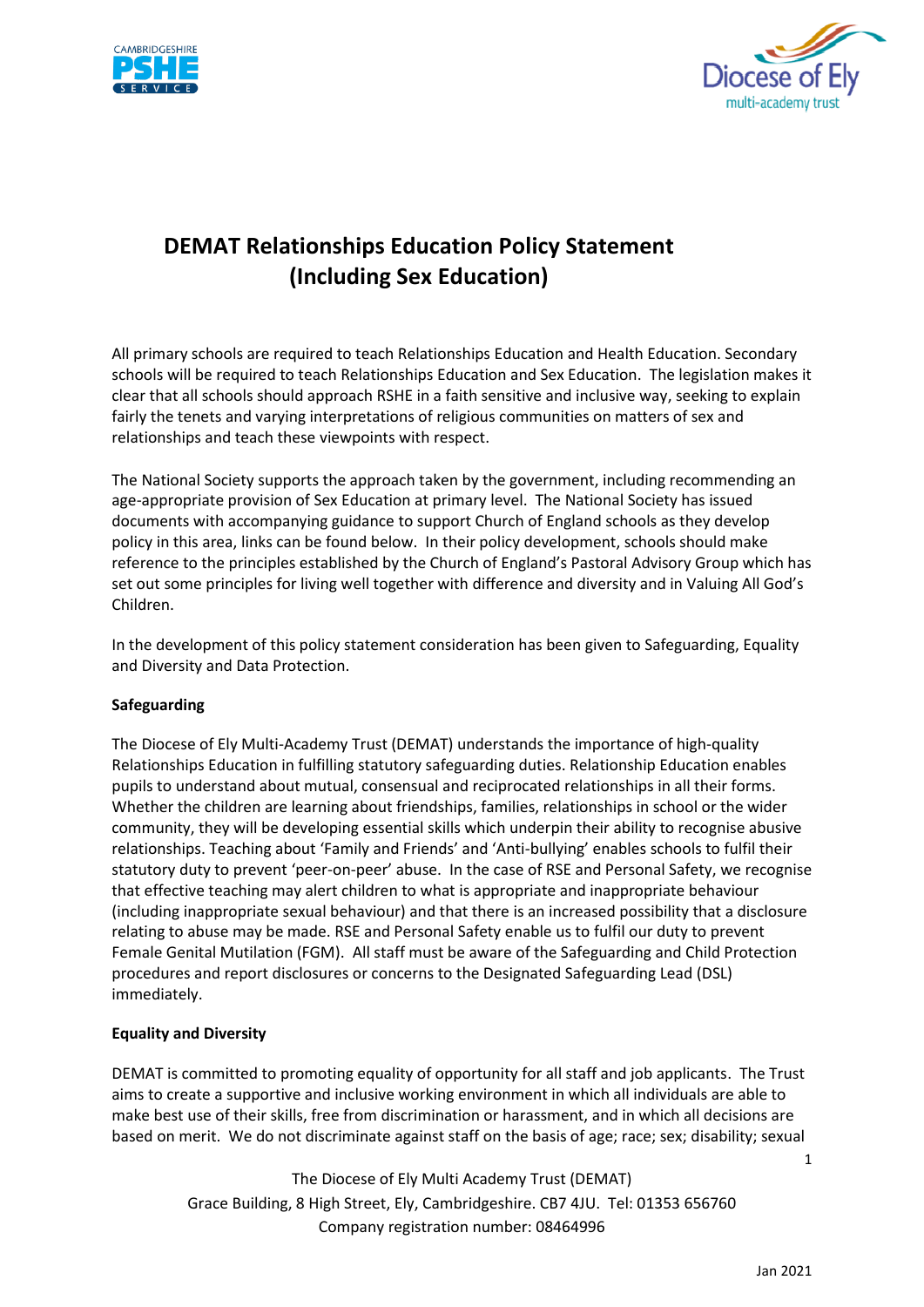



orientation; gender reassignment; marriage and civil partnership; pregnancy and maternity; religion, faith or belief (Equality Act 2010 protected characteristics). The principles of non-discrimination and equality of opportunity also apply to the way in which staff and Governors treat visitors, volunteers, contractors and former staff members.

### **Data Protection**

DEMAT will process personal data of staff (which may be held on paper, electronically, or otherwise). DEMAT recognises the need to treat this data in an appropriate and lawful manner, in accordance with the Data Protection Act 2018 (DPA).

|                                                                                                            | Version   | Date       |
|------------------------------------------------------------------------------------------------------------|-----------|------------|
| Date approved by the DEMAT Standards and Ethos Committee                                                   |           | 18/03/21   |
| Date on which the DEMAT consulted with the unions if applicable                                            | <b>NA</b> | <b>NA</b>  |
| Effective date as determined by DEMAT                                                                      |           | 30/04/21   |
| Policy statement to be reviewed annually from date last approved<br>by DEMAT Standards and Ethos Committee |           | March 2022 |

For all questions in relation to this policy statement please contact your School Performance Director to seek further information.

#### **Contents**

#### **Page Number(s)**

|    | 1. Introduction                                  |   |
|----|--------------------------------------------------|---|
|    | 2. Definition of Relationships Education         | 3 |
|    | 3. Definition of Sex Education                   | 4 |
|    | 4. Delivery of RSE                               | 4 |
|    | 5. Roles & Responsibilities                      | 4 |
|    | 6. Involvement of Parents/Carers, Pupils & Staff | 5 |
|    | 7. Monitoring & Evaluation                       | 5 |
|    | 8. Confidentiality                               | 6 |
| 9. | <b>Right to be excused from Sex Education</b>    | 6 |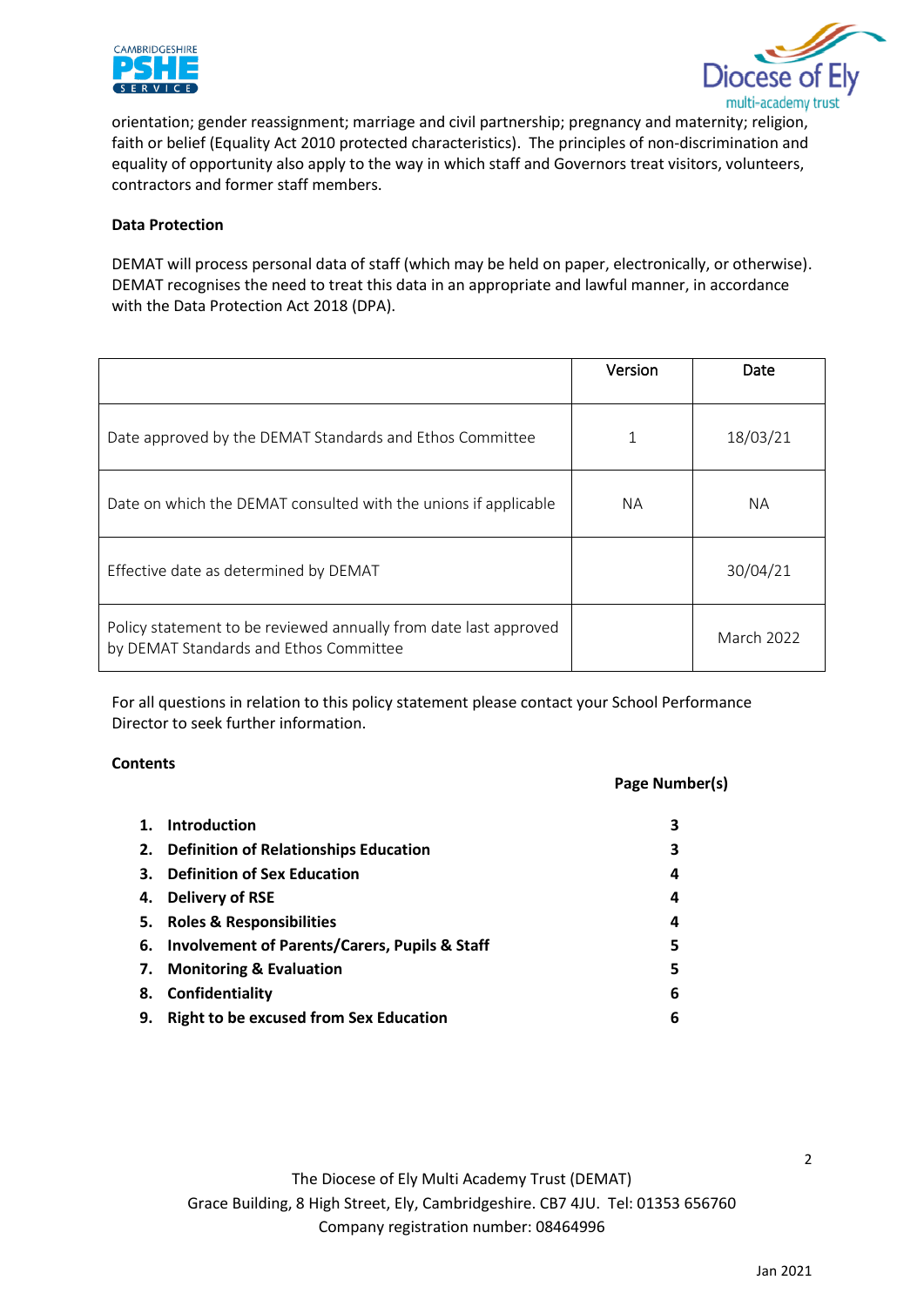



# **Application of the Policy Statement**

DEMAT is committed to following the statutory guidance set out by DfE within Relationships Education, Relationships and Sex Education and Health Education document. [Link to DfE Statutory Guidance](https://dematuk.sharepoint.com/Shared%20Documents/DEMAT/Claire%20Gray/PSHE/RSE%20-%20ALL%20DOCS/FINAL%20RSE%20Policy%20Docs/For%20Trustees/DfE%20Statutory%20Guidance) 

This policy statement is to be used by all employees of The Diocese of Ely Multi-Academy Trust (DEMAT). Each school in the Diocese of Ely Multi Academy Trust shall develop, adopt and adhere to a local, personalised Relationships Education Policy which reflects the core values of the MAT: Love, Community, Trust, Respect and Ambition and this policy statement. Each Church school in the MAT shall also make specific reference to the distinctive Christian vision and ethos of the school when formulating local, personalised versions of this policy.

In the personalisation of their policy, schools are encouraged to refer to the following documents for consideration and guidance:

Church of England RSE Principles and Church of England Charter [Link to Church of England RSHE Principles and Charter\\_0.pdf \(churchofengland.org\)](https://www.churchofengland.org/sites/default/files/2019-11/RSHE%20Principles%20and%20Charter_0.pdf) Faith sensitive and inclusive Relationships Education, Relationships and Sex Education (RSE) and Health Education (RSHE) [Link to Relationships, Sex and Health Education | The Church of England](https://www.churchofengland.org/about/education-and-schools/church-schools-and-academies/relationships-sex-and-health-education) Unit 3B Notes on Personalising the Relationships Education Policy in Your School Unit 3C Discussing the Aims of RSE Unit 3D Discussing your School's Ethos and Values Statements Unit 3E Personalising the Relationships Education Policy in a C of E School [Link to Cambridgeshire PSHE Service Documents](https://www.pshecambridgeshire.org.uk/website)

#### **1. Introduction**

Since September 2020, Relationships Education and Health Education have become statutory in all schools which teach primary aged children. The content of these two newly statutory curriculum areas has been taught for many years in most of our schools as part of a broad Personal Social and Health Education (PSHE) curriculum. We advocate to our schools that Relationships Education and Health Education continue to be taught in this broader context, allowing for individual schools to include non-statutory content, in order to meet the specific needs of their pupils.

#### **2. Definition of Relationships Education**

DEMAT describes Relationships Education as learning about emotional, social and physical aspects of our lives, about ourselves and our relationships. It enables pupils to develop essential life skills for building and maintaining positive, enjoyable, respectful and nonexploitative relationships. It equips pupils with information and skills they need to understand about themselves, their peers and people they meet in the wider community. It explores risks, choices, rights, responsibilities and attitudes. It will help pupils to develop skills to keep themselves and others safer, physically and emotionally, both on and off line. Relationships Education enables pupils to explore their own attitudes and those of others respectfully.

The new statutory content for Relationships Education includes learning about: Families and people who care for me, Caring Friendships, Respectful relationships, Online relationships and Being safe.

The Diocese of Ely Multi Academy Trust (DEMAT) Grace Building, 8 High Street, Ely, Cambridgeshire. CB7 4JU. Tel: 01353 656760 Company registration number: 08464996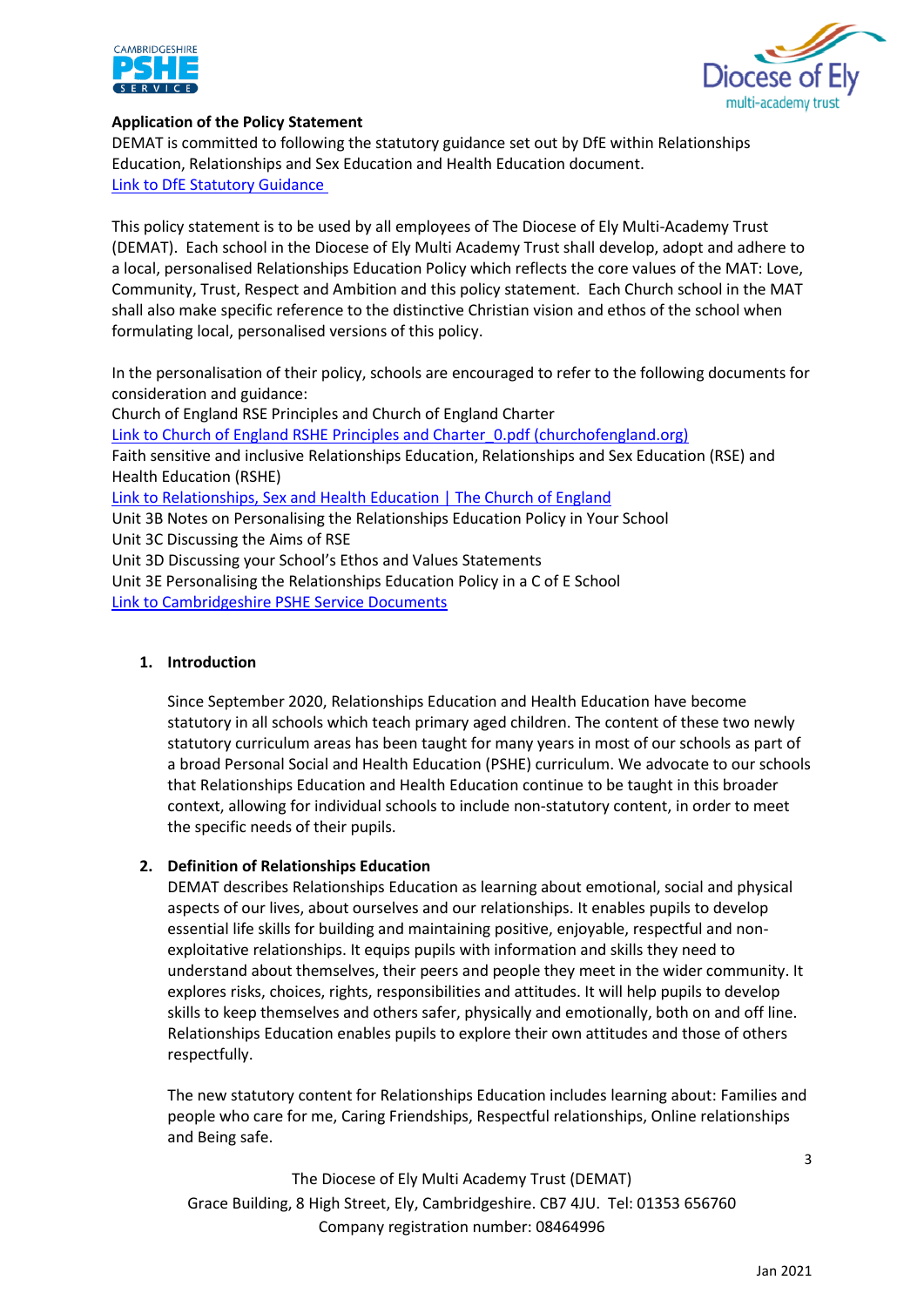



Relationships Education makes a significant contribution to the fulfilment of the aims of each DEMAT school. Each school, in their personalised policy will describe this contribution. The Cambridgeshire Personal Development Programme provides specific guidance for Church of England schools on personalising the model policy. Each school will publish their personalised Relationships Education Policy (including Sex Education) on their school website.

### **3. Definition of Sex Education**

Following guidance from the DfE, we define Sex Education as learning about 'how a (human) baby is conceived and born'.

This extends the learning about sexual reproduction in 'some plants and animals' required through the Science national curriculum. It also complements the statutory requirement to teach about puberty as part of Science and Health Education, as understanding sexual reproduction in humans enables children to understand the processes of puberty.

Each DEMAT school will, using the Cambridgeshire PSHE Service Policy model, arrive at a locally agreed definition of Sex Education and each local governing body will, having consulted with parents/carers and other stakeholders, decide whether Sex Education will be taught in addition to the requirements of the national curriculum for Science.

When a school has decided to follow the DfE recommendation to deliver Sex Education, we advocate that schools should deliver this content in the context of Relationships Education and Health Education, for example in a topic called Relationships and Sex Education (RSE). (See Cambridgeshire PSHE Service RSE Units of Work)

#### **4. Delivery of Relationships Education (and Sex Education)**

Each DEMAT school has access to the Cambridgeshire Personal Development Programme (PDP) which comprises Units of Work covering all aspects of statutory Relationships Education, Health Education and non-statutory Sex Education. These materials are based on a progressive, spiral curriculum, which provides age-appropriate teaching opportunities and resources. Each school should use the materials, alongside any others they choose, to meet the needs of their pupils, selecting and prioritising as required.

Our schools are also advised to refer to the Cambridgeshire PDP RSE Toolkit for documents to guide policy development and personalisation, consultation with parents/carers, development of staff confidence and assessment of pupil needs and views.

Schools are advised to encourage staff to use a range of teaching methodologies, having established a safe learning environment through the collective agreement of Ground Rules.

#### **5. Roles and Responsibilities**

#### **Each school has a responsibility to:**

• Ensure their staff feel confident to deliver high quality Relationships Education and Sex Education

The Diocese of Ely Multi Academy Trust (DEMAT) Grace Building, 8 High Street, Ely, Cambridgeshire. CB7 4JU. Tel: 01353 656760 Company registration number: 08464996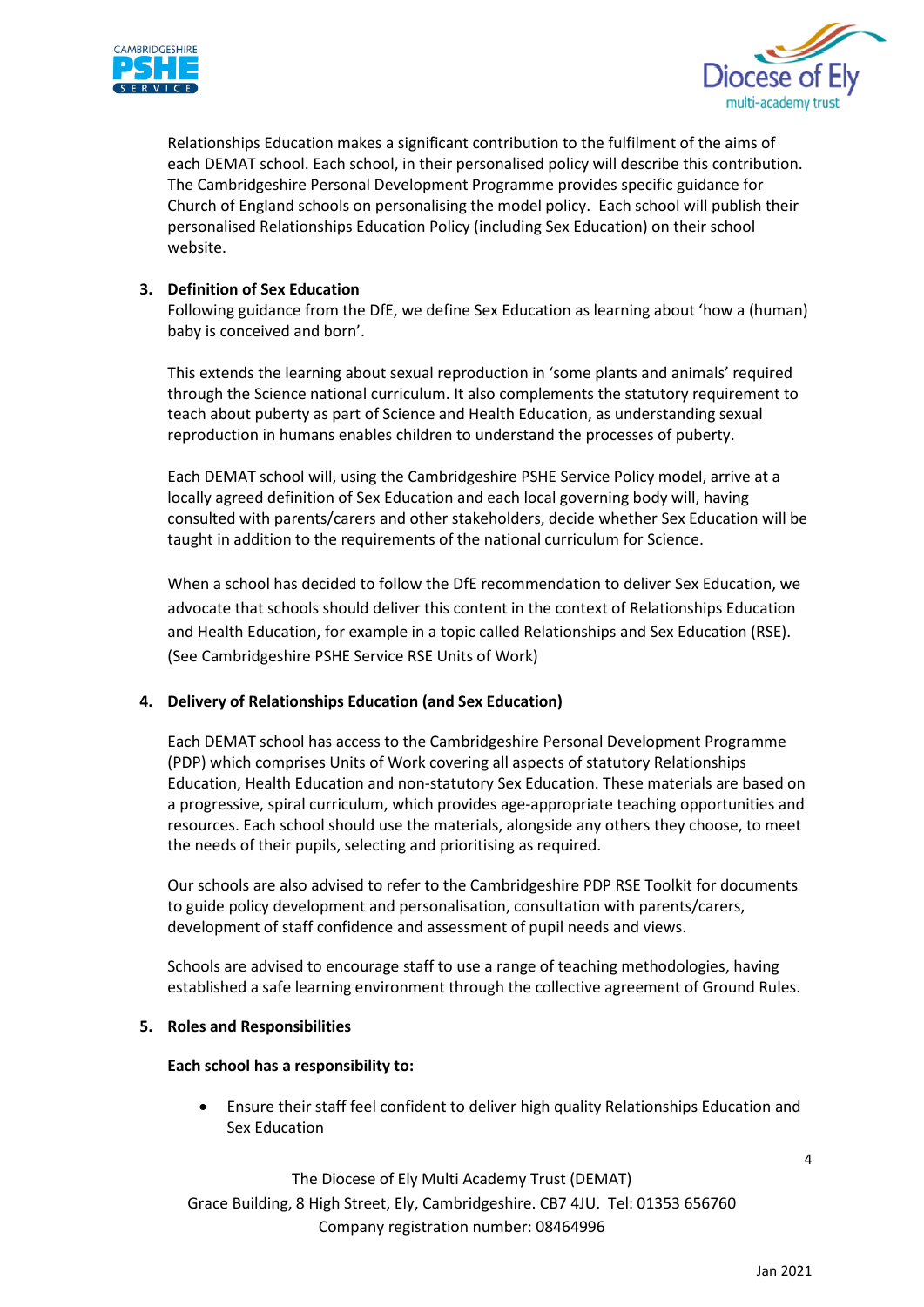



- Support staff by offering training where relevant
- Engage with the needs of pupils through formative assessment, evaluation of work and wider pupil voice activity
- Involve their local governing board in policy development and related decision making
- Communicate with parents/carers about curriculum content in order to support the partnership between home and school
- Consult with parents/carers about the policy for Relationships Education and Sex Education, when it is developed or reviewed, and take their views into account
- Ensure that any resources or organisations supporting the delivery of Relationships Education and Sex Education in their school are aware of the school policy and have aims compatible with those of the school.

#### **In each school we advocate that:**

- A curriculum PSHE leader is identified to ensure coverage, progression and quality in Relationship Education and Sex Education
- The curriculum leader reports to the Head Teacher/Senior Leader

# **6. Involvement of Parents/Carers, Pupils and Staff**

#### **6.1 Parents/Carers**

Schools should always work in partnership with parents/carers, communicating with them regularly on the content of Relationships Education programmes. Parents/carers need to know that the school's RSE education programme will complement and support their role as parents/carers and that they can be actively involved in the determination of the school's policy.

Parents/carers are the key people in:

- teaching their children about relationships;
- maintaining the culture and ethos of the family;
- helping their children cope with the emotional and physical aspects of growing up; and
- preparing them for the challenges and responsibilities that sexual maturity brings.

#### **6.2 Pupils**

Pupils themselves will be asked to review their learning and to share views about their needs. There is guidance on methodologies for evaluation in the Cambridgeshire PDP.

#### **6.3 Staff**

Staff should have the opportunity to discuss the Relationships Education and Sex Education policy, reviewing content and delivery to ensure that their knowledge is up-to-date and they are able to deliver lessons confidently, to meet the children's needs.

#### **7. Monitoring and Evaluation**

Each school should review and evaluate their provision, gathering information from pupils, staff and teachers. Information gathered to shape the comprehensive review may include

The Diocese of Ely Multi Academy Trust (DEMAT) Grace Building, 8 High Street, Ely, Cambridgeshire. CB7 4JU. Tel: 01353 656760 Company registration number: 08464996